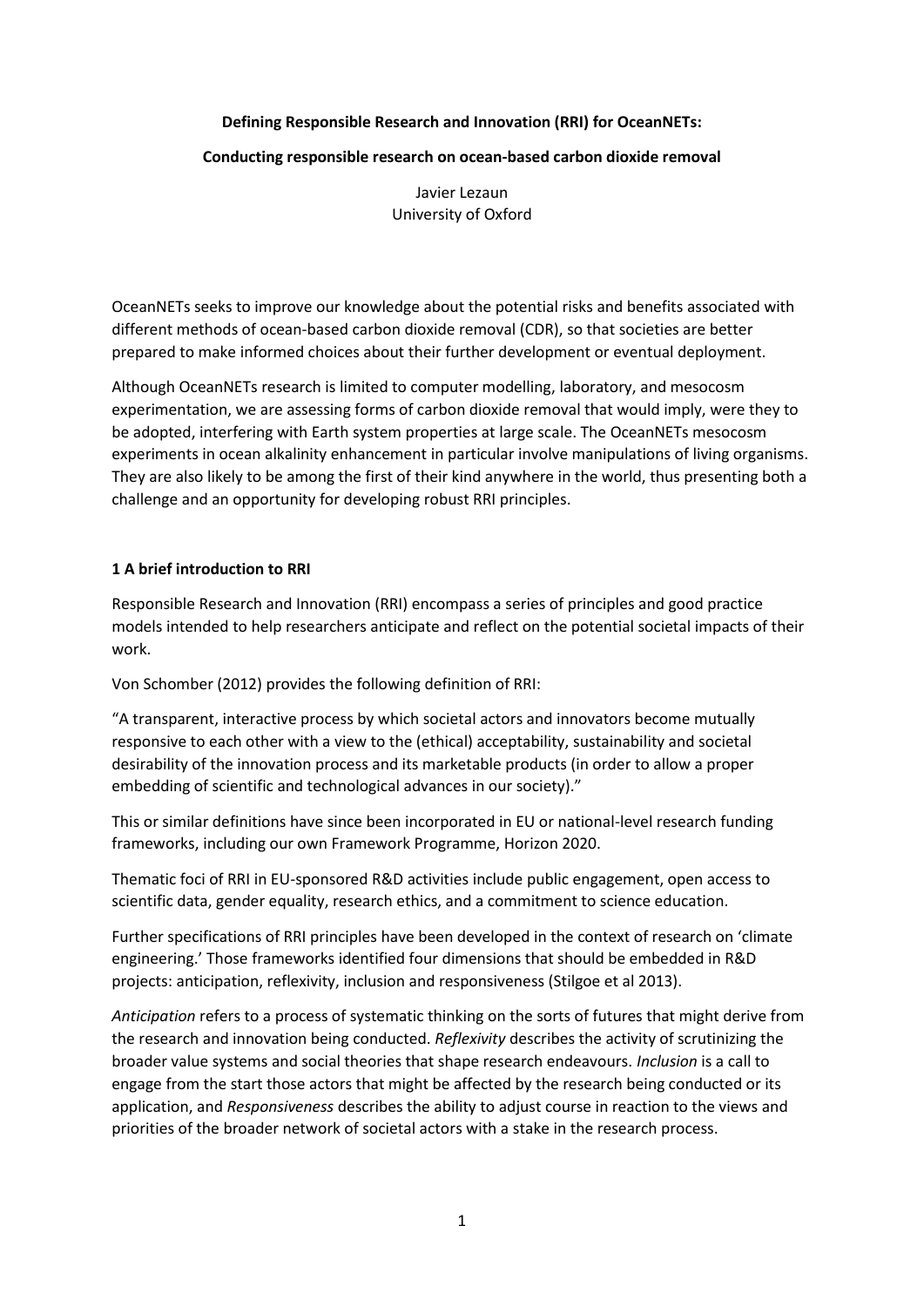### **2 RRI at the intersection of public perceptions of marine CDR and their governance**

As presently constituted, the field of ocean-based NETs or marine CDR includes a wide variety of potential interventions with very different governance implications. Each form of intervention is likely to require tailor-made governance arrangements, and raises slightly different questions from an RRI perspective. It remains to be seen whether generic categories such as 'ocean-based NETs' or 'marine CDR' will be robust enough to structure public debate once we advance in the assessment of individual options.

Research on public perceptions of ocean-based CDR suggests that its public acceptability will be guided by the distinction between 'natural' and 'engineered' approaches (Bertram and Merk 2020). This echoes earlier research on public perceptions of 'climate engineering,' which showed that describing hypothetical geoengineering technologies by analogy to natural processes (e.g. comparing chemical vents for DAC as 'artificial trees,' or describing stratospheric aerosol injection as 'no different to the effects of a volcano eruption') significantly increased levels of public support (Corner and Pidgeon 2015). Inversely, those interventions that appeared particularly artificial or involved active manipulations

It is important not note here that categories such as 'natural' and 'engineered' are not intrinsic to individual form of ocean-based CDR, but are entirely dependent on how the proposed intervention is framed, and how it is seen to impacts different communities and stakeholders. Social-scientific research into 'blue carbon' initiatives (and carbon sink conservation/restoration more generally) suggests, for example, that the local actors most directly affected by these efforts can perceive them as forms of social or environmental 'engineering' incompatible with existing livelihood strategies and cultural practices.

This is why the choice of terminology is critical. The use of a term such as 'nature-based solutions,' for example, tends to obviate the 'engineering' component of such interventions, while reinforcing the distinction with 'artificial' approaches that are by extension deemed 'non-natural.' Similarly, a term such as 'negative emissions technologies' implies a level of technical development that is not warranted for most of the interventions being considered by OceanNETs.

A second key insights from research into public perceptions of carbon dioxide removal is that judgments are also direcly influenced by whether respondents perceive the intervention in question to be compatible with a transition towards low-carbon societies or, rather, as contributing to entrenching GHG emissions (Cox et al 2020).

#### **3 Ocean alkalinity enhancement**

Ocean alkalinity enhancement is likely to be the type of ocean-based NET with the highest public prolife, given that OceanNETs and other consortia are planning physical experiments in marine environments, and that these will be the first of its kind. Given its 'first-in-class' character, OceanNETs will effectively need to invent a governance process for experiments in artificial ocean alkalinization.

There is little applicable guidance on how to define the responsible governance of such experiments, other than the standard criteria applied by national regulatory agencies to the conduct of scientific experiments, and extrapolations from principles governing other types of research in marine environments.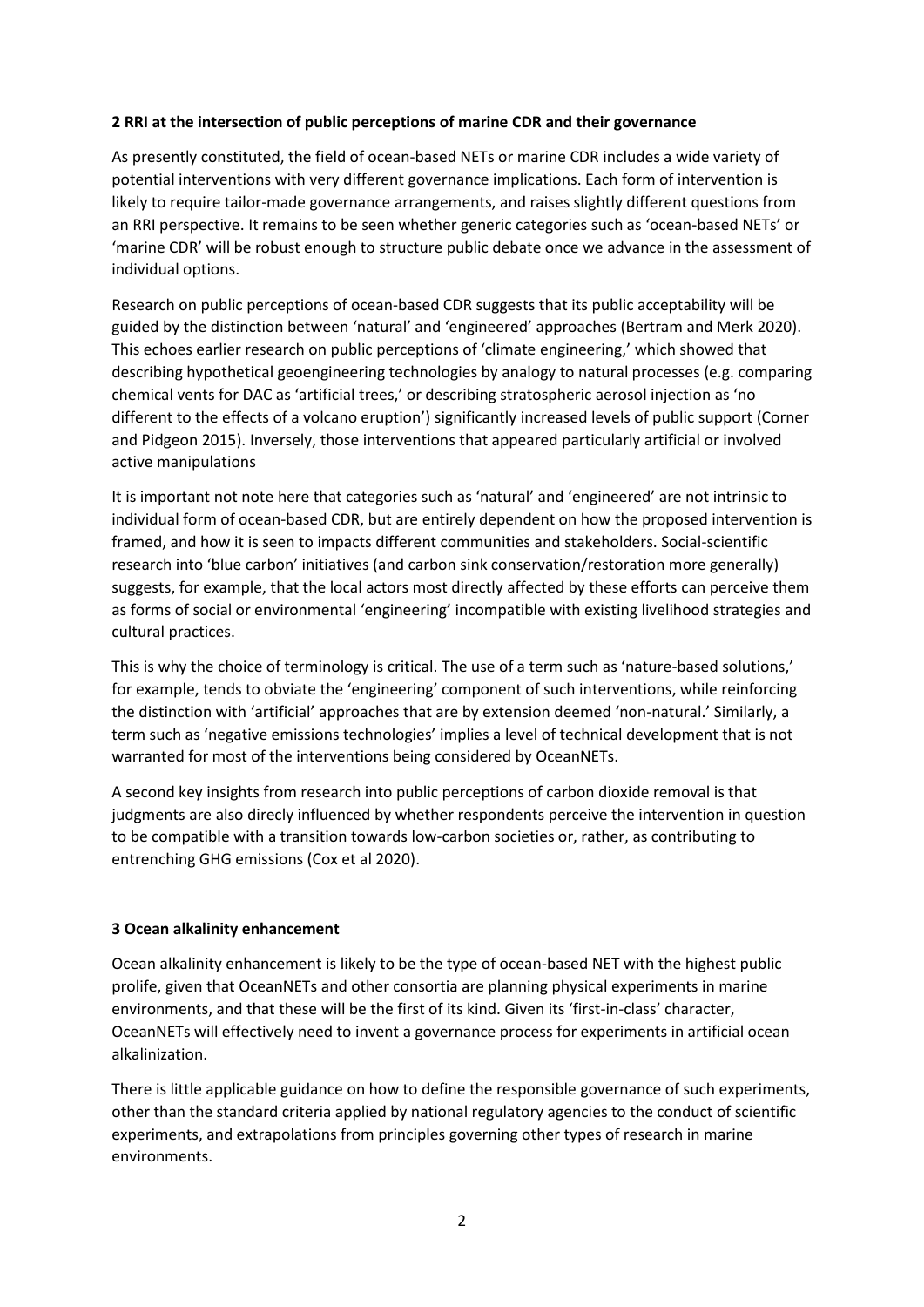Previous research on public perceptions of 'climate engineering' suggests that the perceived controllability of experiments is key to their acceptability. Controllability is, however, a multidimensional category that includes 1) level of containment; 2) uncertainty of experimental outcomes; 3) reversibility of environmental impacts; and 4) scientific integrity (Bellamy, Lezaun and Palmer 2017). In other words, scale/location of the experiment and its degree of containment, while important, are not the only criteria that guide public perceptions of their acceptability.

These issues manifested themselves in the controversies that have surrounded ocean iron fertilization experiments since the early 2000s. Studies such as the Southern Ocean Iron Experiment (SOFeX), the European Iron Fertilization Experiment (EIFEX), and in particular the 2009 LOHAFEX study triggered expression of concern from key actors in international governance, including the United Nations Conference on Sustainable Development, the Conference of the Parties to the Convention on Biological Diversity and the Intergovernmental Oceanographic Commission of UNESCO.

The private fertilization activities carried out by the Haida Salmon Restoration Corporation (HSRC) in 2012 off the coast of British Columbia led to a resolution by contracting parties to the London Convention and London Protocol to amend the Protocol in order "to regulate the placement of matter for ocean fertilization *and other marine geoengineering activities*." (This resolution is not yet in force.)

The essential point here is that ocean iron fertilization, construed as a form of "geoengineering," is likely to be a relevant analogy in public debates over ocean alkalinisation experiments and their governance. This makes our approach to RRI particularly important, as it represents a key component in the governance model that OceanNETs proposes for marine CDR research.

#### **4 OceanNETs RRI: process**

Our proposal is that RRI remains a 'live' issue within OceanNETs as the project evolves, that it continues to be discussed throughout the evolution of the project, so that by the end we have generated a practical experience of RRI in the field of ocean carbon dioxide removal that is directly relevant to the specific research we are conducting and of value to similar projects in the future.

Internally, this means that the consortium will regularly debate the operational meaning of the four above listed RRI principles for its research practices (modelling, experimentation, scenariodevelopment).

Externally, it means that we will treat our research, and particularly the mesocosm and scenario development for ocean alkalinity enhancement, as opportunities "to create engagements, reflect upon them, and tie the insights to concrete governance" (Low and Buck 2019).

We will continue to hold Knowledge Exchange meetings on this issue, focusing on different aspects of OceanNETs work as it evolves. These collective reflections will be synthesized into a public document that will be refined and discussed regularly with the project's stakeholders.